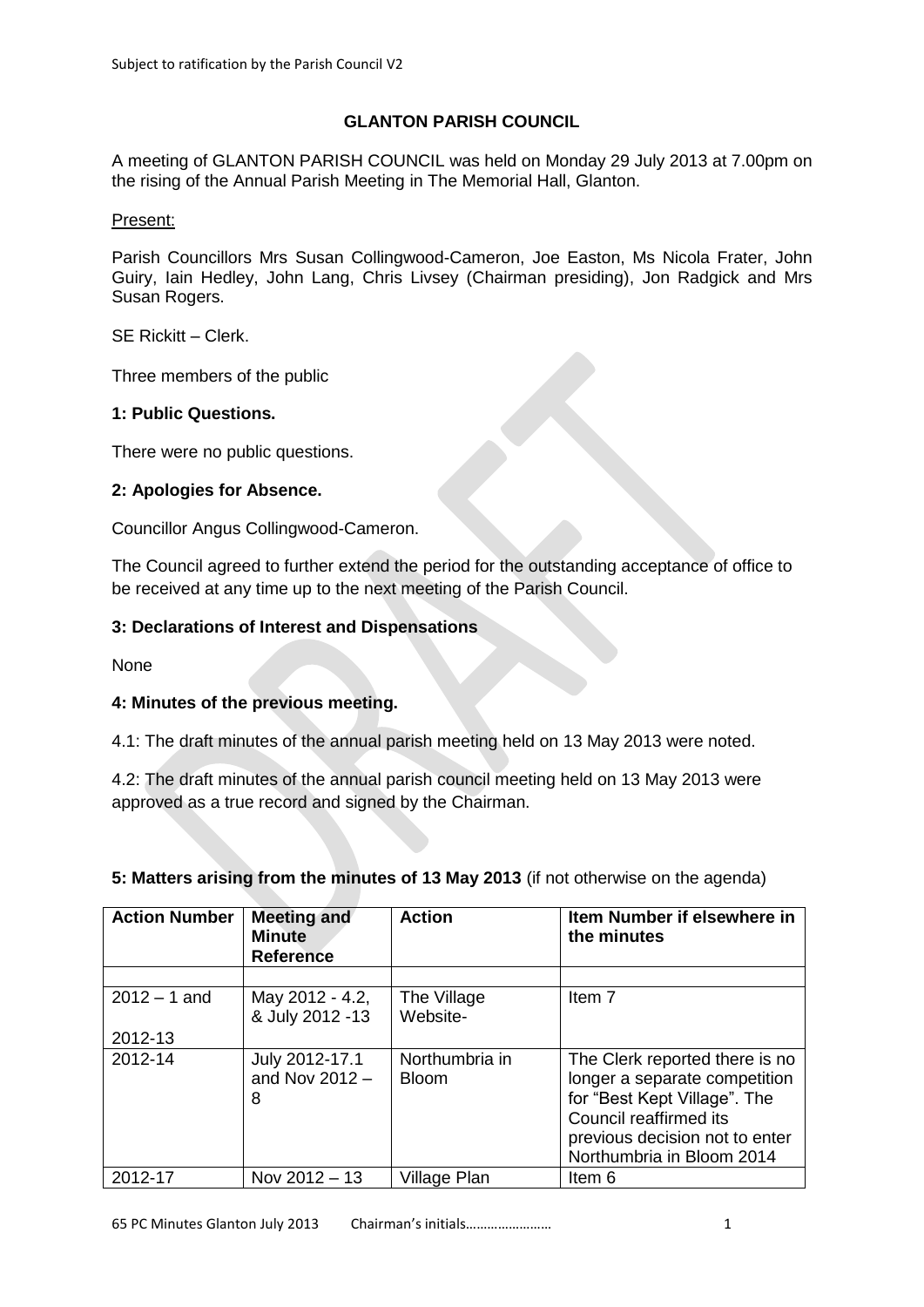| 2012-18 | Nov $2012 - 17.1$ | Commemoration of<br>WW One.                       | It was agreed that Councillors<br>Ms Frater and Livsey would<br>convene a meeting of<br>interested parishioners with a<br>view to seeking ideas and<br>potential sources of funding                     |
|---------|-------------------|---------------------------------------------------|---------------------------------------------------------------------------------------------------------------------------------------------------------------------------------------------------------|
| 2012-19 | Nov 2012 - 17.2   | <b>Highway Drainage</b>                           | The clerk reported that NCC<br>did not see a need for lateral<br>drainage on the Glanton side<br>of the C85 road to Powburn.<br>Councillors agreed to take<br>photographs of problems in<br>heavy rain. |
| 2012-20 | Nov 2012-17.3     | Shop Handrail-<br>construction to be<br>arranged. | Now completed.                                                                                                                                                                                          |

### **6: Parish Plan.**

Councillor Susan Rogers reported that a lot of the interested parishioners had been away. She will reconvene a meeting in late August / early September and be in a position to report to the next meeting of the Council.

## **7: Village Website.**

7.1: Following the discussion at the Annual Parish Meeting and the Annual Parish Council (both 13 May 2013) informal discussions had continued. As a result Councillor Jon Radgick was prepared to take the lead. The Council gratefully welcomed and accepted his offer. The Council further authorised expenditure of circa £80 and up to £100 on in connection with this for site hosting, purchase of domain names and other such matters to enable the website to be functional. An approach would be made to the Glanton Show Committee seeking a contribution. Councillor John Lang offered to assist, this too being gratefully accepted.

7.2: The clerk drew attention to the successful use of Facebook by another Northumberland local council; the meeting thought this was a matter for possible use in the future. Councillors were also keen to have a link to the County Council's website showing planning applications, although the meeting remained generally critical of the functionality of the County Council's website.

### **8: Safety on the A697**

8.1: Councillor Radgick reported on his meeting with the other 4 neighbouring parishes who are continuing to press the local highway authority to take action. The County Council is forming a steering group to look at safety on the A697.

8.2: The Council was concerned about the visibility to the north for traffic using the C85 to enter the A697 from Glanton. The Council authorised the Chairman to discuss the hedging at the junction with the landowner and tenants and to offer to contribute up to £350 to improve the sight line.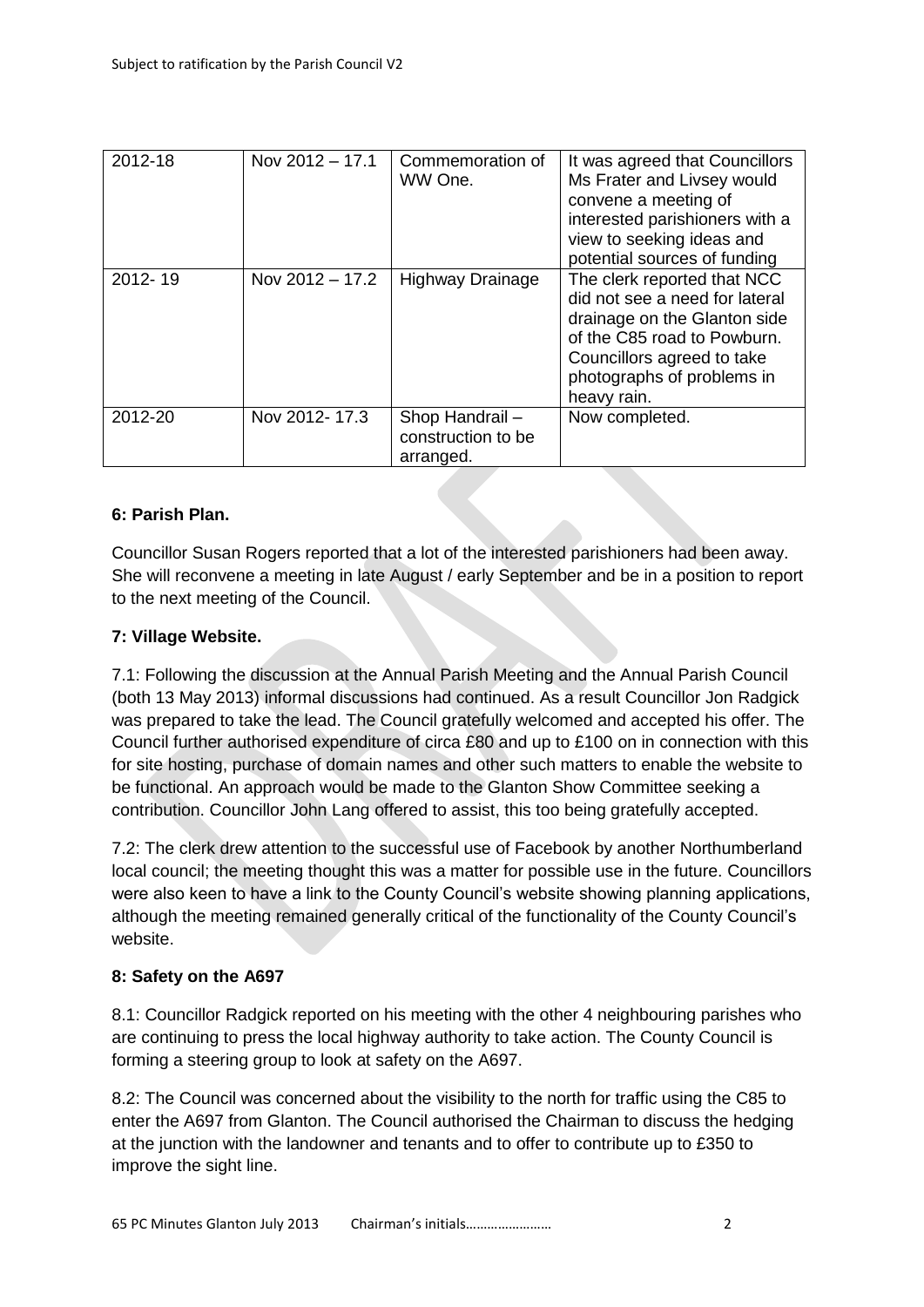## **9: Council Communications.**

The Council noted correspondence and details of uncirculated emails including

- Clean Sweep the NCC sweeper was arranged for 9.00am Tuesday 6 August.
- Communal Green Waste Bin the clerk was continuing to press NCC for a response.
- Inspections of the Village Green Councillor Livsey agreed to undertake these using a draft record form circulated by the clerk.
- The NHS was consulting upon the out-of-hours service. The Council agreed that Dr Lynne Livsey be asked to draft a response, to be agreed by the Chairman before dispatch.
- NCC had asked for the Councils top three priorities for the Local Transport Plan Programme for 2014/2015. The Council resolved these should be:
	- 1. Improvements to drainage especially on the C85 road to Powburn,
	- 2. The provision of pavement in the village, and
	- 3. A westwards extension of the 30 mph limit on West Turnpike (the C169) to beyond the existing housing.

### **10: Meetings attended.**

10.1: Councillor Radgick reported his attendance at a parish cluster meeting, the most significant item having been an apparent reduction in the pace of bringing superfast broad band to the village. The problem seems to be a delay in getting approval from DEFRA.

10.2: Councillor Livsey reported that he attended a meeting regarding the future of the Memorial Hall Committee; four new members were appointed with Councillor Easton remaining as the Parish Council representative.

### **11: Finance.**

11.1 The following payments were authorised:

- Metal Magic £260 shop handrail retrospective,
- Richard Frater £128.50 seat repairs retrospective,
- Glanton Memorial Hall £15 hall hire,
- RG Anderson £144 rebuilding a village planter *The Council were very grateful that Mr Anderson had not made any charge for materials.*

11.2: The Council agreed that up to £250 could be spent on plants for use in the village. These purchases were to be co-ordinated by Councillor Ms Nicola Frater.

11.3: The Council resolved to agree the annual return and comments regarding significant variances, a copy of the operative pages being attached to the signed minutes.